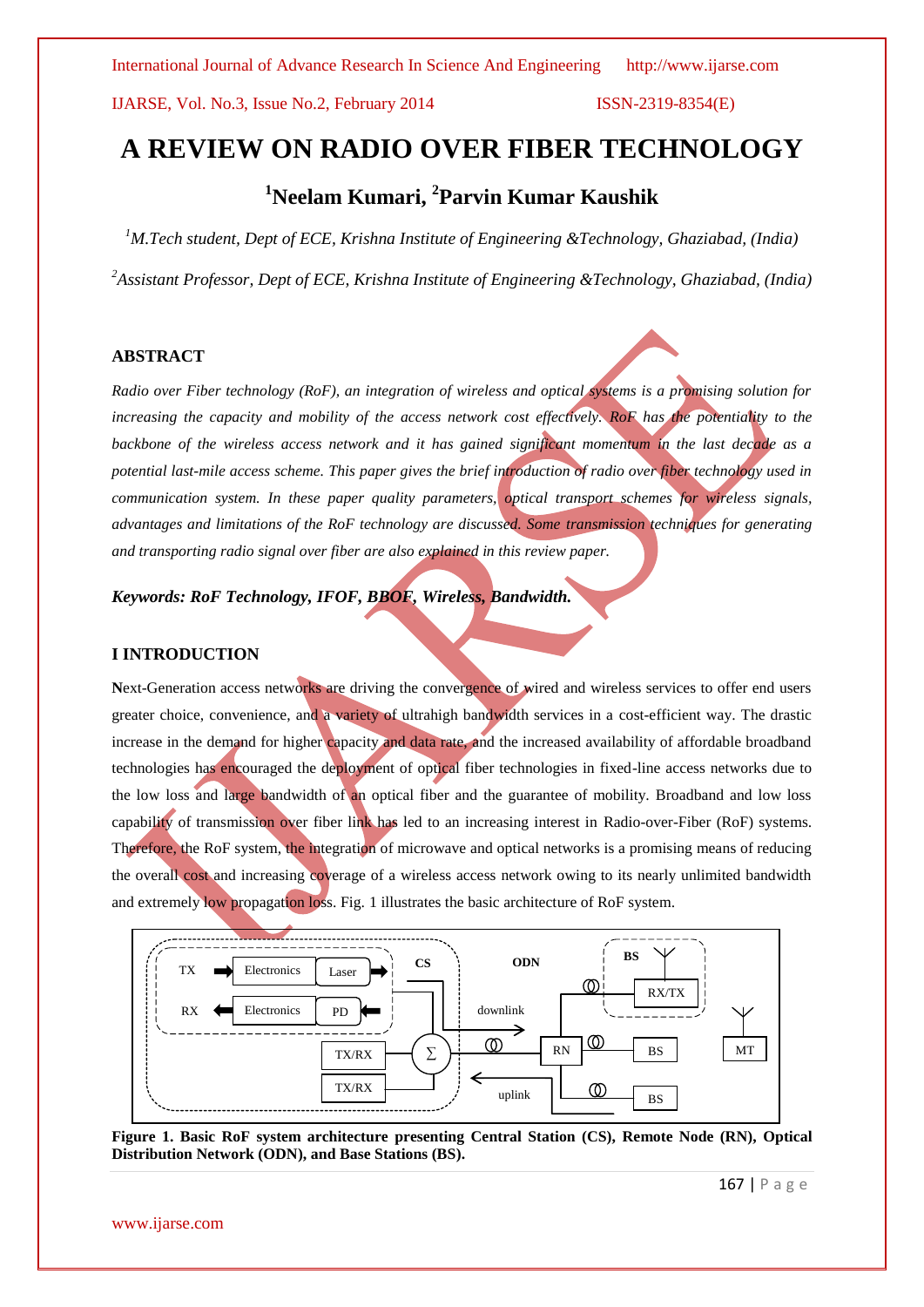RoF technology entails the use of optical fiber links to distribute RF signals from a central location (headend) to Remote Antenna Units (RAUs). RoF systems centralize the RF signal processing functions such as switching, routing and network operations administration maintenance (OAM) in one shared location (headend), and use optical fiber link, which offers low signal loss (0.3 dB/km for 1550 nm, and 0.5 dB/km for 1310 nm wavelengths) to distribute the RF signals to the RAUs or BSs as shown in Fig. 1. The main function of BS is to realize optical/electrical conversion and broadcasting by antenna. The centralization of RF signal processing functions enables equipment sharing, dynamic allocation of resources, simplified system operation and maintenance [1]. Such a network can give several advantages such as low RF power RAUs, frequency reuse, better coverage, high capacity, high quality signal as well as low fiber attenuation. These benefits make RoF as an attractive technology for many different signal radio applications especially in mobile communication system [2].

## **II QUALITY PARAMETER**

#### **2.1 Attenuation**

Attenuation of optical signal is a significant consideration in the design of optical communication system. Single mode fiber (SMF) is very appropriate for RoF, subsequently the fiber dispersion in not much countable for low frequencies (10 GHz) up to several tens of kilometer. Attenuation is a parameter which is dependent on wavelength. Modern fibers offer as low as 0.2 dB/km loss at 1.55 μm. The optical losses (OL) including fiber attenuation and connector losses and splices loss for an optical link can be calculated as

# $OL = 2(NL_c + ML_{sp} + \alpha L_f)$  and B

Where NLc is the connector loss with N connectors; MLsp is the splicing loss with M splices, and  $\alpha$  is the fiber attenuation in dB/km. The OL is very large with every time the power split can be computed as

$$
OL = 2(NL_c + ML_{\text{sol}} + SL_{\text{split}} + \alpha L_c) dB
$$

Where, S<sup>is</sup> the number of splitters each with loss Lsplit.

# **2.2 Scattering**

One of the most intense nonlinear impairments is Stimulated Brillouin Scattering (SBS). If the input power into a fiber reaches a critical value known as the SBS threshold (SBST), both the amount of backscattered optical power and generated noise rapidly increases with the input power. Thus, SBS imposes limitations on the amount of optical power that can be launched into the fiber without degrading the signal quality. Recently, there have been several investigations on PON systems for radio signal distribution that target applications like WiMax service distribution and 3G cellular, with SBS being the major limiting factor. The SBS in ROF transmission can be strongly suppressed with the proper choice of a segmented SMF.

#### **2.3 Dispersion**

RoF that builds broadband wireless and wired connectivity has become a favorable application area for analog optical links. As in this frequency band employed moving to the microwave and millimeter-wave (mm-wave)

(1)

(2)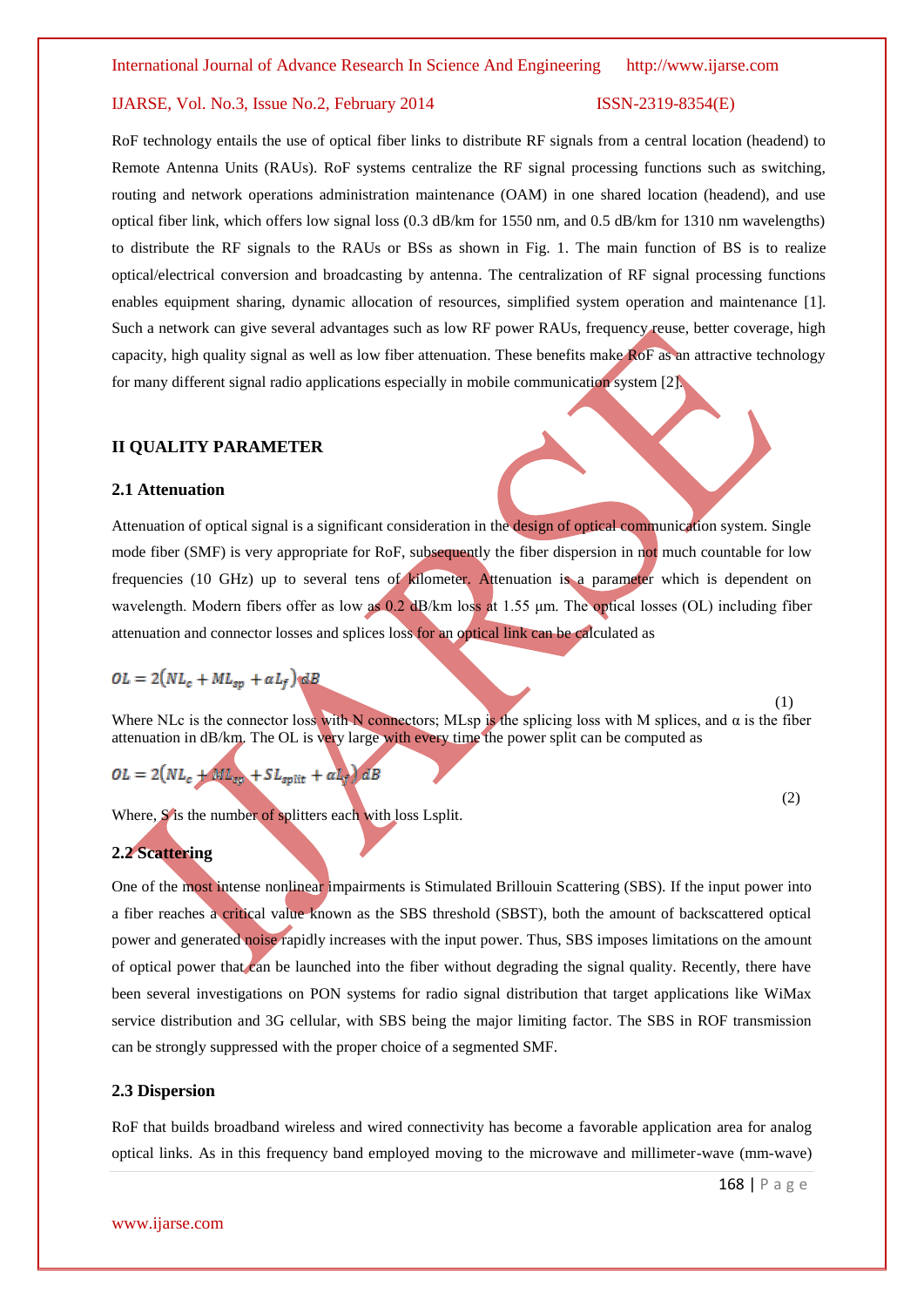bands, the performance will be distinctly degraded by the chromatic distance especially for increased distance. Chromatic dispersion compensation scheme using parallel electro-optic phase and intensity modulators is appropriate for long-reach RoF links. By properly adjusting the time delay and optical power between the two modulated signals, the power fading caused by the dispersion adequately compensated over a vast operating bandwidth of 0–18 GHz over a 34- km SMF. Optical Fiber is optimized for reduced chromatic dispersion so that pulse spreading is kept minimum and then used in the proposed system.

### **2.4 Bit Error Rate**

Impairments such as interference, transmission channel noise, attenuation, distortion, wireless multipath fading and bit synchronization problems may influence bit error rate (BER). Strong signal strength or a slow and robust modulation scheme improves BER. From the various studies it shows that the BER for a multimode fiber, the bit rate is more. As the length of the fiber increases the pulse broadening increases and thus decreases the bit rate. Comparison of Analog ROF and digital ROF links concludes that BER of Digital link is less as compare to Analog link and hence has superior performance. BER of BPSK is less than QPSK and 16 QAM in analog as well as in digital link. BPSK stands out for its BER although it is spectrally less efficient. Though noise robustness of BPSK is a little higher than that of 16 QAM, but spectral efficiency 16 QAM is preferred choice for digital link. Digital RoF offers improved performance over analog link. Greater the data symbol modulation the more is the spectrum efficiency but less is the system robustness.

### **2.5 Carrier to Noise Ratio**

In ROF networks optical amplifiers and Mach–Zehnder (MZ) modulators are under consideration for a variety of applications, including antenna remoting. In these links, fiber amplifiers are used to widen the dynamic range and RF gain and thus improve the noise figure. Modulator bias control in narrowband links can also be used to increase the dynamic range and the carrier-to-noise ratio (CNR). Dynamic range is improved because the bias variations do not increase the odd-order nonlinearities, which are the only ones affecting narrowband signals such as those used in 802.11a/g systems. In such a link, because the CN improvement is maximum, if link CNR is limited by saturation of the detector or by laser intensity noise, the optical power over the fiber can be high enough to excite nonlinear effects including SBS. SBS is a significant impairment for signals with narrow optical spectrum that restricts the power to be transmitted through SMF. By controlling the modulator bias, optical carrier can cause to suppression of SBS-induced noise and simultaneous optimization of RF gain. This improves CNR, even for SBS noise limited links, with no complexity of an additional phase modulation.

### **III OPTICAL TRANSPORT SCHEMES FOR WIRELESS SIGNALS**

Recently many researchers have been carried out on the development and exploitation of optically-fed wireless technologies, with prior work focusing on fiber link arrangements for wireless signal allocations. Usually there are three possible approaches to transport the mm-wave signals over the optical link as shown in Fig. 2. Choosing the optical transport scheme will also determine the hardware required in the CO and antenna BS. The optical transport schemes for wireless signals are briefly discussed below.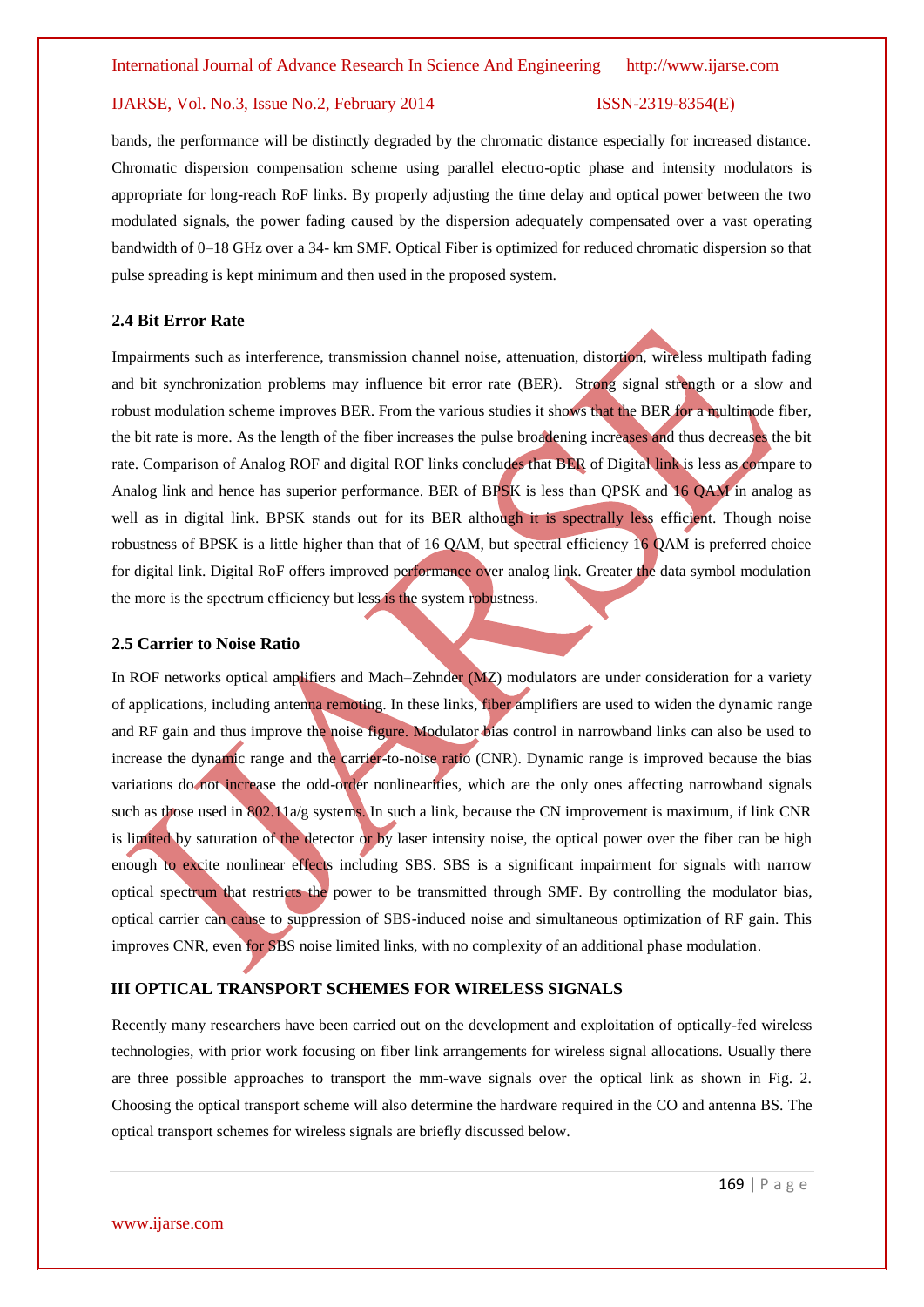



# **Figure 2. The RoF Principle**

# **3.1 RF-Over-Fiber**

The simplest strategy for transporting mm-wave signals through an optical fiber feed system is to directly transport the signals over fiber (RF-over-fiber) without any requirement for frequency translation at the remote BS. In this arrangement, the wireless signals are externally modulated onto the optical carrier resulting in an optical double sideband (ODSB) signal. These two sidebands are placed at the wireless carrier frequency apart from the optical carrier. At the BS, the signals can be retrieved by direct detection using a high-speed photo detector. This transport scheme has the advantage of perceiving simple BS designs with supplementary benefits such as enabling multi-wireless band operation, independence of the air-interface and also centralized control. Although one of its significant drawback is the requirement for high-speed optical modulation techniques that have the ability to generate mm-wave modulated optical signals and also high speed photo detection schemes that directly convert the modulated optical signals back to mm-wave signals in the RF domain. The remarkable effect of fiber chromatic dispersion on the detected wireless signals is another major issue.

# **3.2 IF-Over-Fiber**

Instead of transmitting mm-wave signals over fiber, the signals can be down converted to a lower intermediate frequency (IF) at the CO before optical transmission. This significantly reduces the effects of fiber chromatic dispersion on the optical distribution of IF signals. Moreover IF-over-fiber transport scheme has the benefit of using low speed optoelectronic devices. Though the IF signal transport scheme for mm-wave wireless access systems increases the complexity of the antenna BS hardware, this requires a stable mm-wave local oscillator (LO) and high-speed mixers for the frequency translation processes in the BS. This may cause a drawback when considering the potential to improve or reconfigure the wireless network for the inclusion of additional wireless channels or modification to the wireless frequency. The next requirement for mm-wave LO at the antenna BS can be overcome by remotely transmitting the LO signal optically from the CO. This also permit centralized control of the LO signals themselves.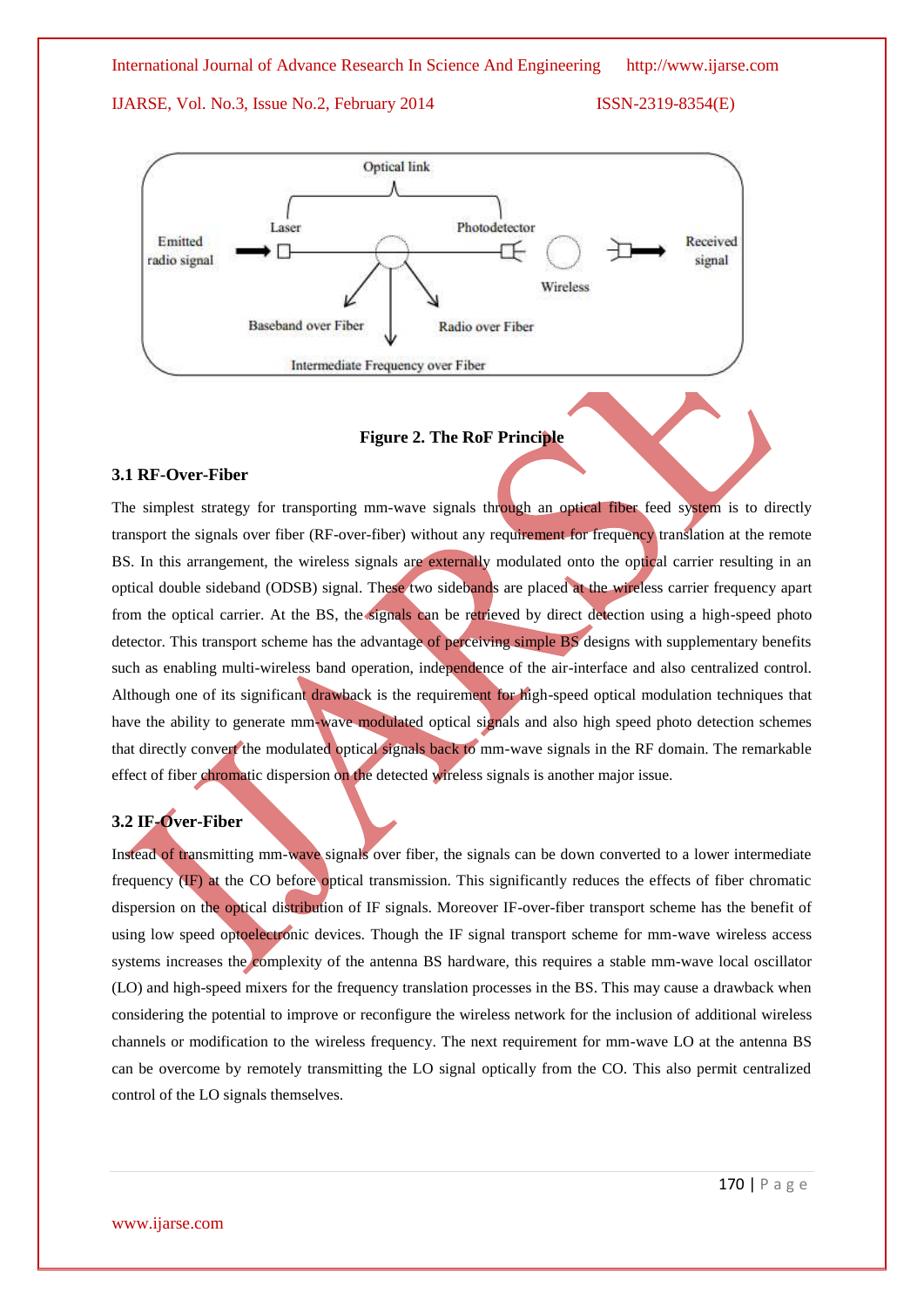# **3.3 Baseband-Over-Fiber**

The third transport scheme delivers the wireless signal as a baseband signal over fiber and up-converts the information to the required radio frequency at the antenna BS. This strategy provides the benefit of using mature digital and electronic circuitry at the BS for signal processing. Additionally, it also permits the use of low-speed optoelectronic devices within the BS. IF-over-fiber scheme significantly reduces the effects of fiber chromatic dispersion. Further the need of a physical LO in the BS can be overcome by remotely transmitting mm-wave LO signal from the CO. This transport scheme depends on the air-interface which signifies that the BS must have the perception to completely process the wireless signals before sending the baseband information back to the CO. Therefore it allows the additional hardware within the BS to perform the tasks which extremely increases complexity of the BS. With the modern developments in CMOS technology, high-frequency radio-on-chip has been illustrated. Moreover, the emergence of silicon photonic technology may facilitate the future low-cost integration of electronic and optoelectronic devices to achieve a cost-effective, compact transceiver module in the antenna BS.

# **IV TRANSMISSION TECHNIQUES FOR RoF TECHNOLOGY**

There are several optical techniques for generating and transporting radio signals over fiber. Some of these techniques are briefly discussed in this section.

# **4.1 Direct Modulation Technique**

The simplest and low cost method for optically distributing RF signals is to directly modulate the intensity of the light source with the RF signal and then use direct detection at the photo detector (PD) to recover the RF signal. It is referred to as intensity-modulation direct-detection (IMDD) [3]. The RF signal must be appropriately pre-modulated with data prior to transmission. After transmission through the fiber and direct detection on a PD, the photocurrent is a replica of the modulating RF signal applied directly at the headend [1]. Subsequently, at the remote antenna site, the PD and band-pass amplifier convert the received optical signal to a RF signal to be radiated by the antenna.



# **Figure 3. Radio signal generation based on direct intensity modulation method by laser.**

The main advantage of this method is that it is simple, robust and low cost. Secondly, the system becomes linear if low dispersion fiber is used together with a (linearised) external modulator. Consequently, the optical link acts only as an amplifier or attenuator and is therefore transparent to the modulation format of the RF signal. Such a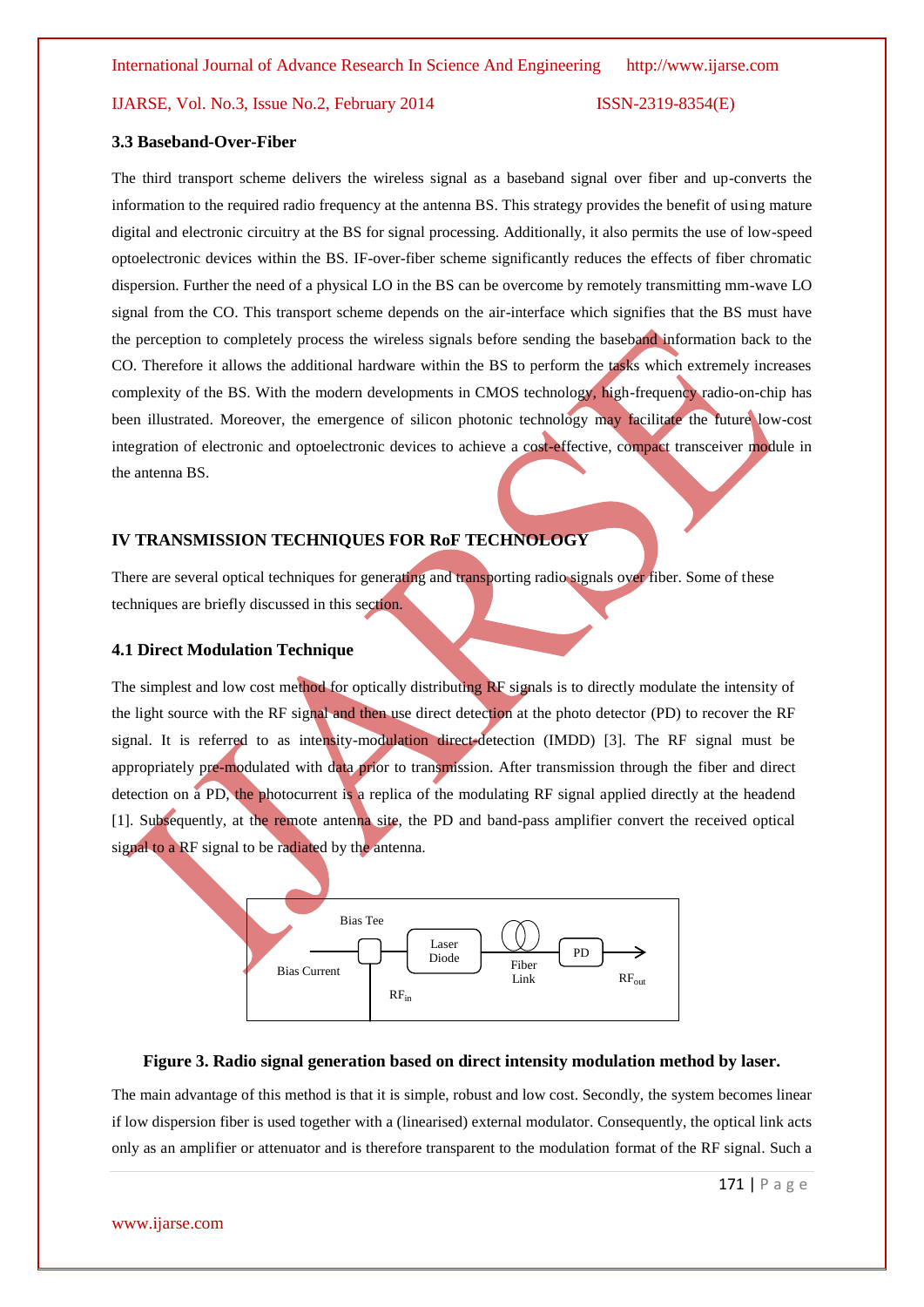system needs little or no upgrade whenever changes in the modulation format of the RF signal occur [1]. The transmitter configuration is extremely simple and cost effective but its performance is severely limited by the laser modulation impairments. The frequency chirp, significant non-linearities and high RIN cause poor frequency stability and transmission integrity. In terms of the energy consumption, although a prior it is low because a single component is used, the low capacity makes the consumption per bit ratio (Joules per bit) quite high [10]. RoF systems using direct microwave intensity modulation of a laser diode are commercially available up to limited radio frequencies (up to about 2 GHz, for wireless services such as GSM and UMTS). Therefore, the major drawback of this technique is that the operation at higher microwave frequencies is prohibited by the restricted modulation bandwidth of the laser diode and by the fiber dispersion, which causes fading of the two modulation sidebands. Such microwave frequencies may only be handled by sophisticated very high frequency optical analog transmitters and receivers, and careful fiber dispersion compensation techniques [5]. Another disadvantage of this technique is the changing of the wavelength with the laser bias current. This chirp of the resulting pulses, where the carrier frequency of the transmitted pulses changes with time, produces a broadening of the optical spectrum relative to the bandwidth and possesses very poor dispersion limits. Serious degradation of the system will appear if the operating wavelength does not lie close to the zero-dispersion wavelength [6]. The simplicity of direct modulation of semiconductor lasers has proved attractive for many applications and following early work on modulation characteristics. Rapid progress has been made in reducing electrical parasitics of laser structures and optimizing laser parameters for high-speed operation [7]. Applications of direct analogue laser modulation include cable TV, base station links for mobile communication, and remote antenna.

# **4.2 External Modulation Technique**

In order to overcome the impairments of the direct modulation, external modulation is the straightforward solution. At higher radio frequencies, say, above 10 GHz, the external modulation is often used instead of the direct modulation. Of all schemes, an optical external modulation technique is a good option to generate optical mm-wave signal with high spectral purity. The simplest implementation consists of a Continuous Wave laser followed by an external modulator that modulates the laser light with an IF or an mm-wave tone [10]. In external modulation the operation of the laser in CW mode avoids the excessive chirp of the pulses. This method uses high speed external modulators, such as the Mach-Zehnder modulators (MZM) or electro-absorption modulators (EAM) or a Phase Modulator (PM), whose output is optically filtered.



# **Figure 4. Microwave signal generation based on external modulation using a Mach-Zehnder modulator**

www.ijarse.com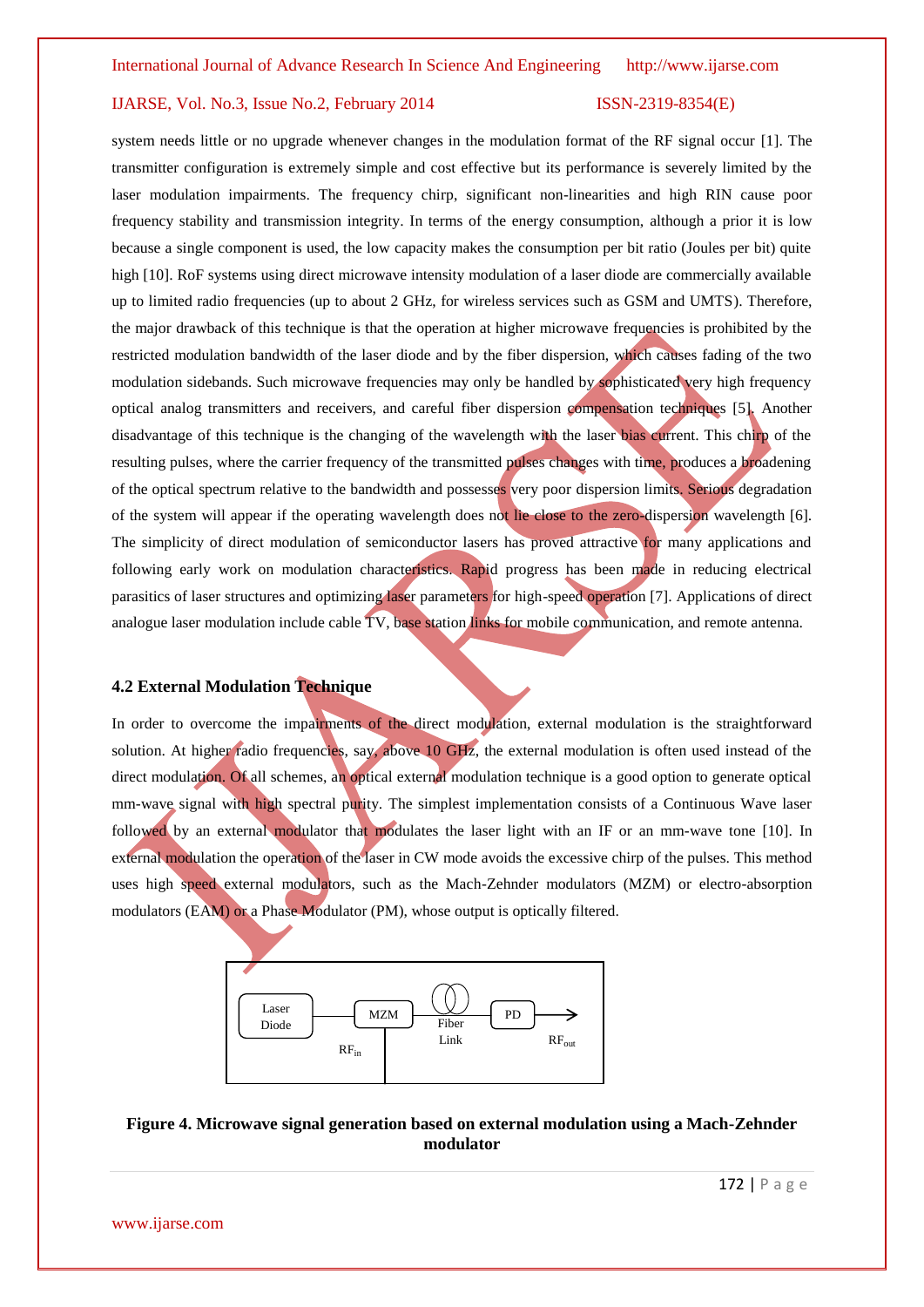There are two approaches to generate mm-waves signals are briefly discussed as:

# **4.2.1. Intensity-Modulation-Based Approach**

The significance of this technique is that no tunable optical filter is required, which simplifies greatly the system implementation. The system consists of a MZM that is biased at the maximum transmission point of the transfer function to suppress the odd-order optical sidebands. A wavelength-fixed notch filter is then used to filter out the optical carrier. A stable and low phase noise mm-wave signal having frequency four times that of the RF drive signal is generated at the output of the PD. In order to suppress the odd-order or even-order optical sidebands, the MZM should be biased at the minimum or maximum point of the transfer function, which would cause the bias-drifting problem, leading to poor system robustness, or have to employ sophisticated control circuit to minimize the bias-drift.

#### **4.2.2 Phase-Modulation-Based Approach**

A simple solution to the problem in Intensity-Modulation based approach is to replace the MZM by an optical phase modulator. The key advantage of using an optical phase modulator is that no DC bias is required, which eliminates the bias drifting problem [8]. The limitation of the above techniques is that an ultra-narrowband optical filter is required, which causes poor system stability and high cost**.** To avoid using an ultra-narrowband optical filter, a technique based on two cascaded MZMs and a tunable electrical phase shifter for frequency quadrupling was proposed recently.

External modulators can operate with bandwidths of up to 40 GHz and bit rates of more than 10 Gbps, which makes them particularly attractive for long-haul optical communication networks [6]. While external modulators are simple, they present certain disadvantages such as significant insertion loss. Moreover, the method of external modulation suffers from distortion due to the intrinsic nonlinearity of the modulators, high power consumption, and complexity. Of course, this modulation system is more expensive than the direct modulation. To support high frequency RF signals, the MZM requires high drive voltages, which makes use of costly drive amplifiers necessary. Moreover, inherent static and dynamic non-linearity of the external modulator has to be compensated, which makes the system more complex.

# **4.3 Heterodyne Modulation Technique**

In optical heterodyning technique, two or more optical signals are simultaneously transmitted and are heterodyned in the receiver. One or more of the heterodyning products is the required RF signal. The optical intensity-modulated signal from a LD is subsequently modulated by an external modulator which is biased at its inflexion point of the modulation characteristic and driven by a sinusoidal signal at half the microwave frequency. Thus, a two-tone optical signal emerges at the modulator output, with a tone spacing equal to the microwave frequency. The desired amplitude modulated microwave signal is generated after heterodyning. The transmitter may also use multiple LDs, and thus a multi-wavelength RoF system can be realized with a tunable WDM filter to select the desired wavelength radio channel at the antenna site [5]. As phase noise is a major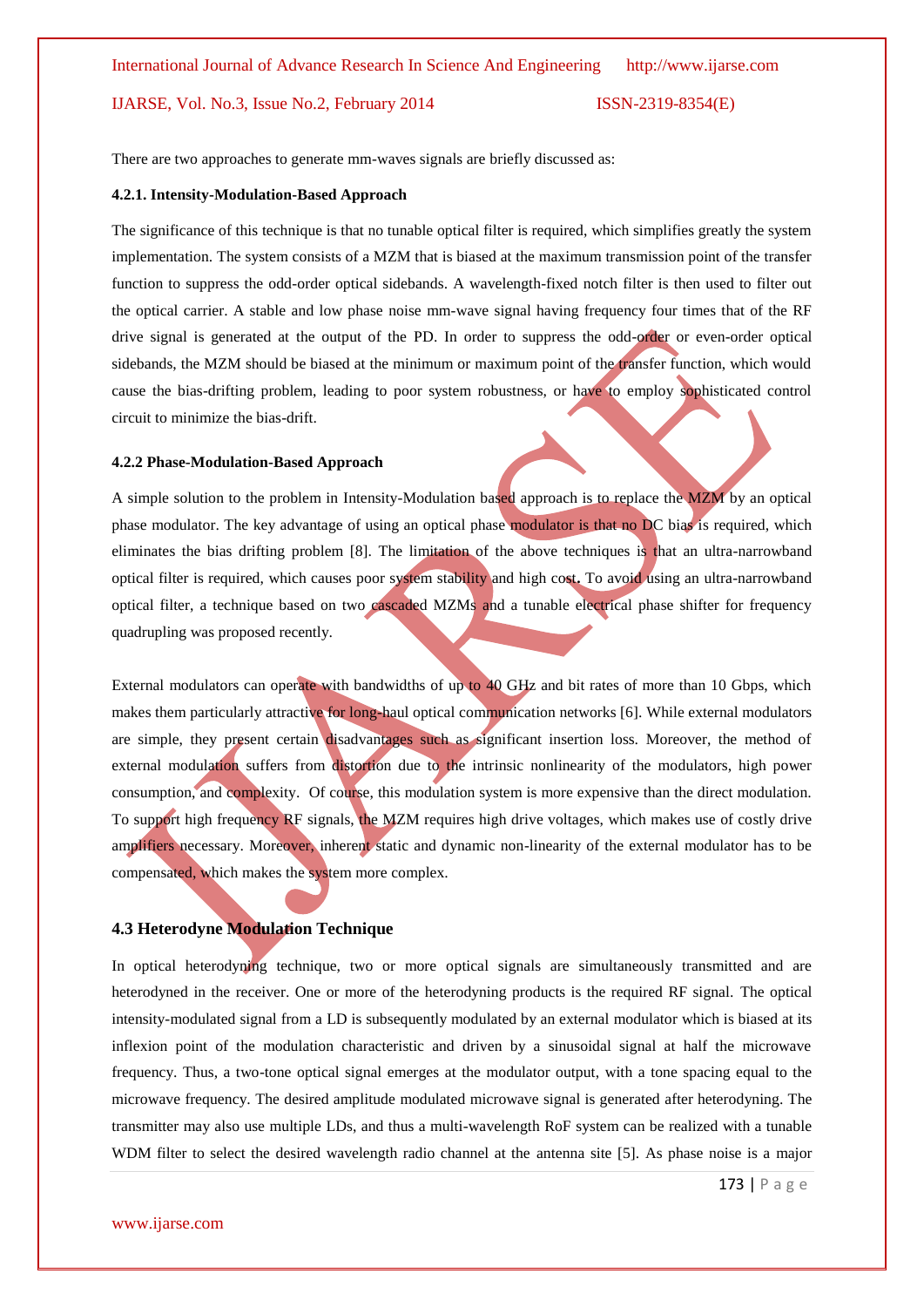problem in mm-wave transmission, care must be taken to produce a small phase noise only by the heterodyned signals. This can be achieved if the two or more optical signals are phase coherent and if the different frequency optical signals are somehow deduced from a common source or they are phase-locked to one master source. This approach overcomes chromatic dispersion effect and also offers flexibility in frequency since frequencies from some megahertz up to the terahertz region is possible [3].



**Figure 5. Remote Heterodyning by using a filter.**

Using optical heterodyning, very high frequencies can be generated, limited only by the PD bandwidth. Moreover, heterodyning yields high-detected power and higher CNR, because the optical powers of the two optical fields contribute to the power of the generated microwave signal. Heterodyning has an inherent advantage concerning chromatic dispersion. System sensitivity to chromatic dispersion can be reduced greatly, if only one of the two optical carriers is modulated with data. Heterodyne detection permits low-frequency data modulation at the headend since high frequency electro-optical components are not required. Another important attribute of optical heterodyning is that it is capable of producing signals with 100% intensity modulation depth. Other benefits of this technique include photonic signal processing and radio system function capabilities such as phase control, filtering, and frequency conversion. The major drawback of heterodyne detection is the strong influence of laser phase noise and optical frequency variations on the purity and stability of the generated RF carriers [1]. Since semiconductor lasers have large spectral widths, extra measures to reduce the linewidth of the generated RF signals have to be taken, which lead to more complex systems.

# **4.4 Optical Frequency/Phase Locked-Loops**

Optical frequency/phase locked loop (OFLL/OPLL) technique is used to reduce phase noise sensitivity. (OFLL/OPLL) strives to maintain the required mean frequency offset. It does not suppress small-scale frequency variations caused by phase noise and are also able to track small scale phase perturbations. The basic configuration of OFLL/OPLL techniques is shown in Fig 6. It consists of a free running master laser, a slave laser, a PIN photodiode, a frequency or phase detector, an amplifier, a loop filter, and a microwave reference oscillator. The combined outputs of the master and slave lasers are split into two parts; one is used in the OPLL/OFLL at the headend while the other part is transmitted to the RAU. To generate a microwave signal, the optical signal at the headend is heterodyned on a PD. This generated signal is then compared to the reference signal. A frequency error signal in the case of the OFLL (and a phase error signal in the case of OPLL) is fed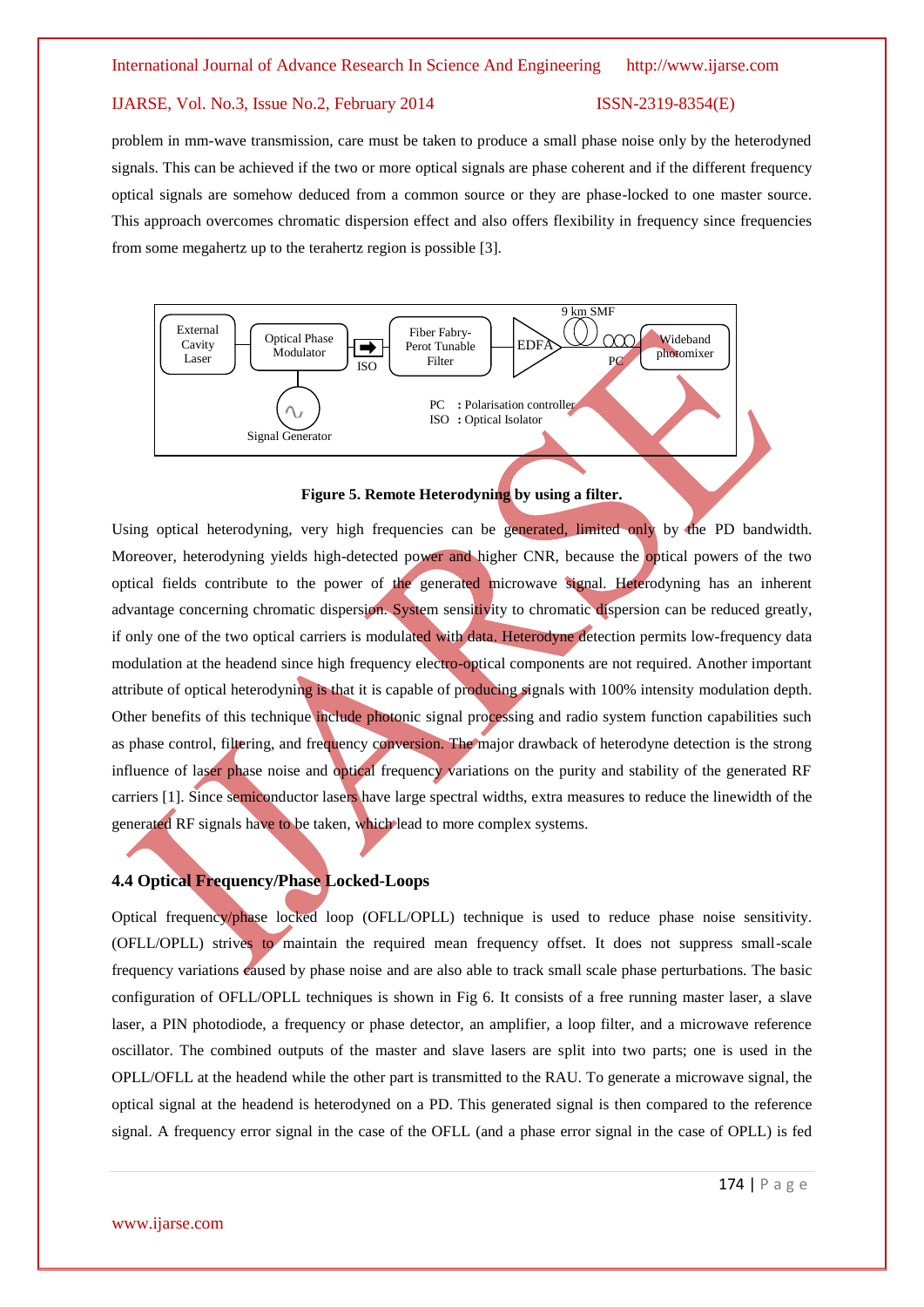back to the slave laser [1]. Hence, the slave laser is forced to track the master laser at a frequency offset corresponding to the frequency of the microwave reference oscillator.

The main advantage of this technique is that it is capable of producing high quality RF signals with narrow linewidth and also has good temperature tracking capabilities. In addition, OPLLs exhibit a wide locking range [9]. On the other hand, OFLL techniques have the advantage that they can be realized with standard and fairly inexpensive DFB lasers.





The main disadvantage of OFLL techniques is that they generate microwave signals with broad linewidths. The linewidth of the signal generated by the OFLL system is roughly the sum of the linewidths of the lasers. Therefore, in order to produce narrow linewidth microwave signals using OFLL, lasers with narrow linewidths are necessary. However reducing the source linewidth reduces the maximum power that can be transmitted in the fiber. The major drawback of OPLLs is that they require far more complex laser structures such as 3-contact DFBs.

# **4.5 Dual Mode Lasers**

The major drawback of optical heterodyning-based techniques is the sensitivity to phase noise of the two heterodyning signals, and the dependence of the RF beat signal on the polarization state difference of the two heterodyning carriers. One way to achieve correlation of optical modes is to remove the phase shift in the DFB laser so that no oscillation occurs at the Bragg frequency which result in a device called the dual mode laser (DML) as it emits two modes; one on either side of the Bragg frequency [9]. By tuning the grating strength coefficient, the required mode separation can be obtained. A dual mode laser designed to test the viability of this technique showed that in order to generate a pure mm-wave, direct electrical injection at a sub-harmonic of the beat frequency was still needed. The main advantage of this approach is that it does not require complex feedback circuitry. However, because of narrow locking range, this method has limitations regarding tenability.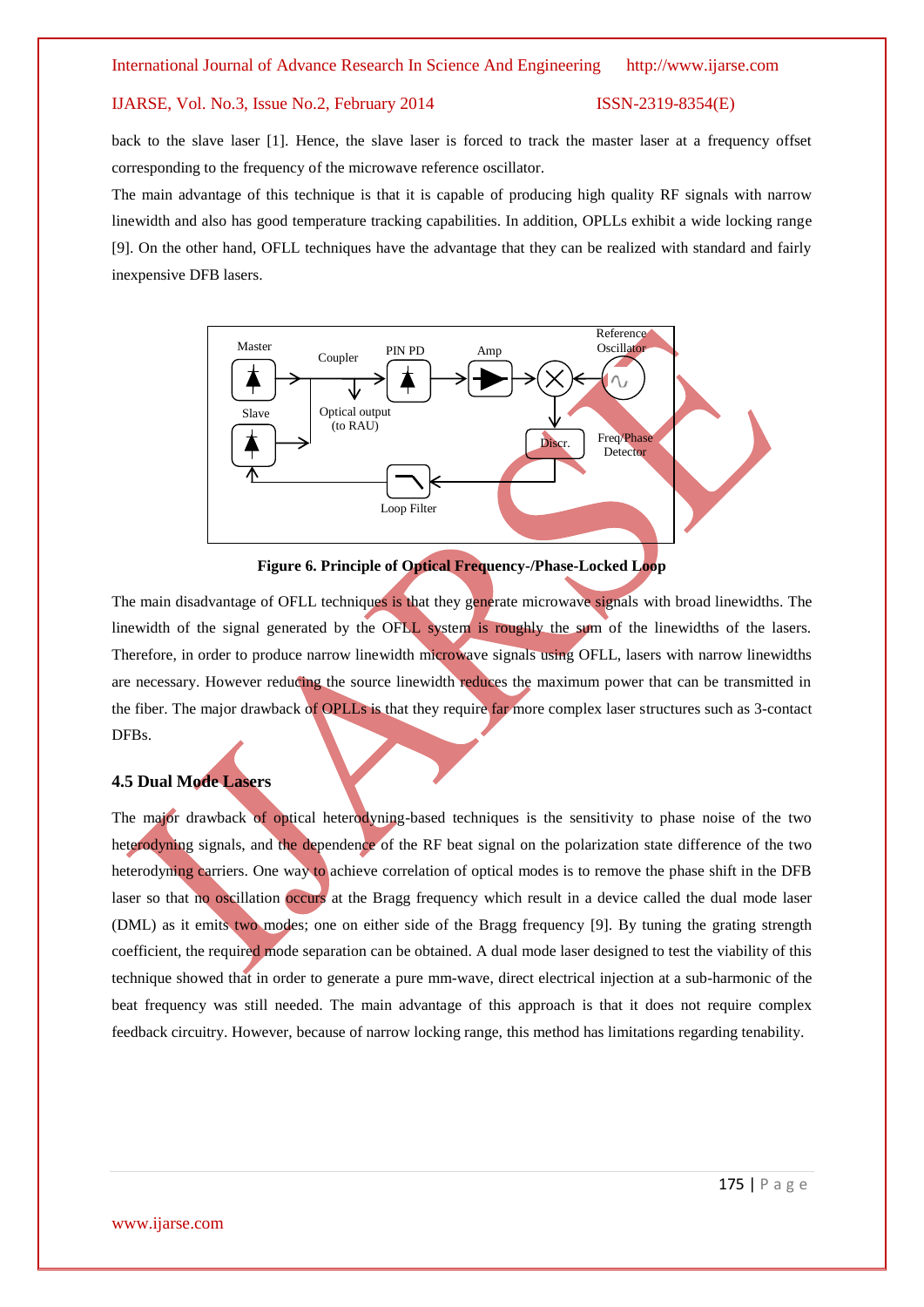# **V ADVANTAGES**

The most significant figures of merit of the different ROF subsystems; namely the BS, the ODN and the CS must be taken into account for overall performance assessment and integral system design to satisfy the network requirements. These figures of merit are briefly discussed as:

# **5.1 Easy Installation and Maintenance**

Various cost effective system models have been proposed to establish the directions and design principle for the network operation efficiency. For a ROF system, the goal of reducing capital and operational expenses of the system includes the selection of the appropriate technologies for each subsystem. At the CS high frequency electro-optical modulators and electronics must be avoided due to their high price and power consumption. Similarly complicated implementations of downlink transmission techniques are also avoided due to their high manufacturing and maintenance costs. For the next generation of ODN, integration of optical segments into hybrid solutions (fiber sharing) is a major factor as it allows cost reductions. For making BSs simpler in ROF systems, complicated and costly equipment are kept at the headend. Modulation and switching functions are performed in the CS and then shared by several BSs, this leads to smaller and lighter BSs, which effectively reduce system installation and maintenance costs as well as reduced environmental impact. Easy installation and low maintenance costs of BSs are very significant demand for ROF systems, because elevated numbers of BSs are required. Simplicity of the BSs drives the reduction of price associated with energy consumption, site leasing and site acquisition. Therefore, the increasing demand for new services in current cellular system will lead ROF systems to support different traffic characteristics. Hence, a suitable pricing scheme must be selected that allow service providers to assure the uninterrupted quality of service provisioning and simultaneously to be economically survivable.

# **5.2 Large Bandwidth**

The availability of low dispersion (or dispersion shifted) fiber, the Erbium Doped Fiber Amplifier (EDFA) for the 1550 nm window, and the use of advanced multiplex techniques namely Optical Time Division Multiplexing (OTDM) in combination with Dense Wavelength Division Multiplex (DWDM) techniques are the major driving factors towards unlocking more and more bandwidth out of the optical fiber. The high optical bandwidth allows high speed signal processing which is just impossible to do in electronic systems. Thus, some demanding microwave functions such as filtering, mixing, up-conversion and down-conversion can be easily executed in the optical domain. Besides, it becomes possible to use cheaper low bandwidth optical components such as modulators and laser diodes when processing is done in optical domain and still easily handles high bandwidth signals. The limitation in bandwidth of electronic systems which are the primary sources and receivers of transmission data seriously hinders the exploitation of the enormous bandwidth offered by optical fibers; such problem is referred as "electronic bottleneck" and can be solved by effective multiplexing. Digital optical systems use OTDM and DWDM techniques. SCM technique is used in analogue optical systems including ROF technology in order to increase optical fiber bandwidth utilization [10].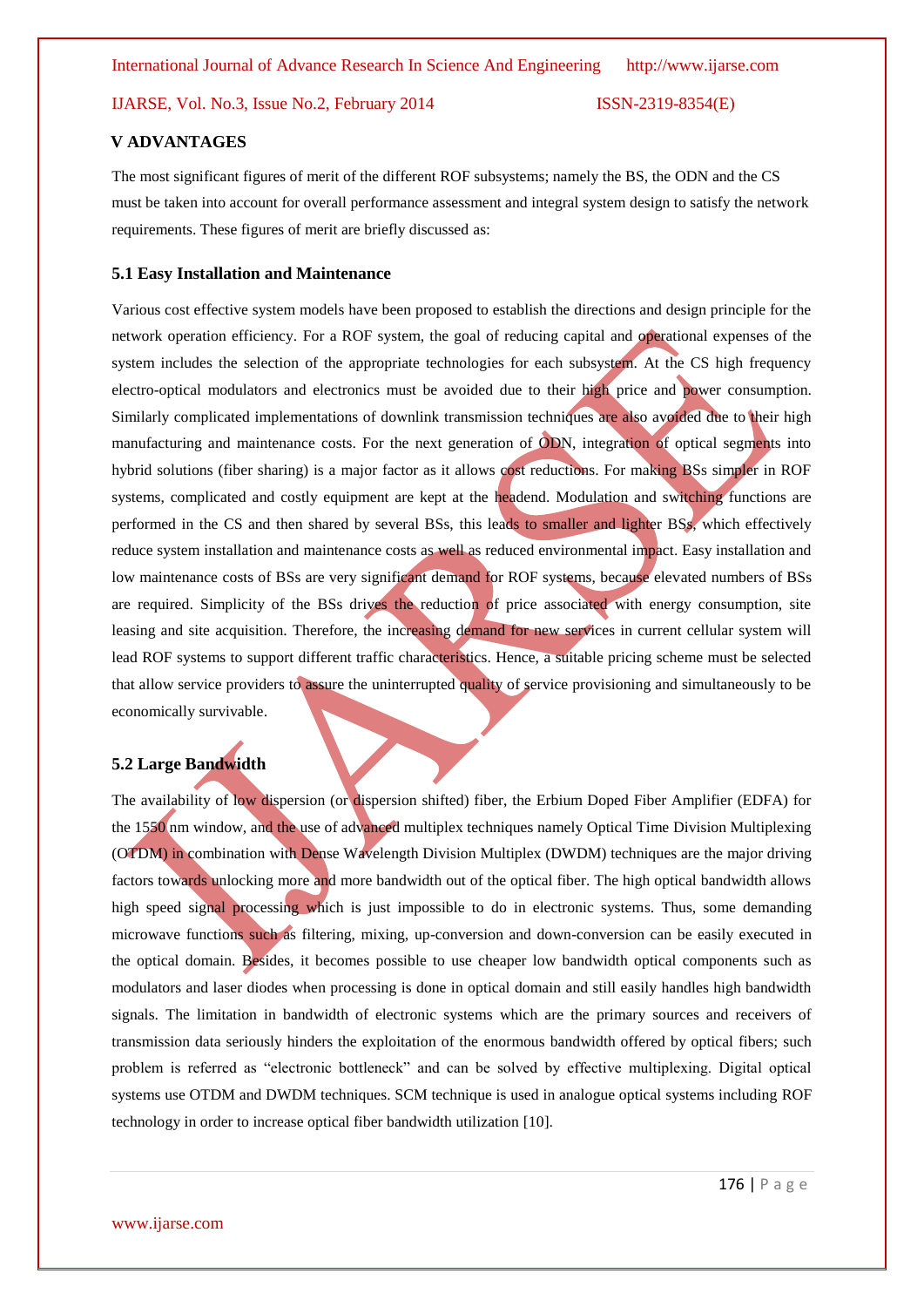### **5.3 Low Attenuation Loss**

Either through transmission lines or in free space, electrical distribution of high-frequency microwave signals is problematic and expensive. Losses due to absorption and reflection in free space increase with frequency, whereas in transmission line, impedance rises with frequency and leads to very high losses. Hence, expensive regenerating equipment is required for electrically distributing high frequency radio signals over long distances. Distribution of mm-waves through the transmission lines is not feasible even for short distances. Therefore, distribution of baseband signals or signals at low IF from the CS to the BS is an alternative solution to this problem. At each BS, the baseband or IF signals are up-converted to the required mm-wave frequency, amplified and then radiated. Since, for up-conversion at each BS, high performance LOs would be required which leads to complex BS with tight performance requirements. However, RoF technology can be used to achieve both low-loss distribution of RF signal and simplification of BS at the same time, since optical fiber offers very low loss. Hence, comparing to electrical distribution of RF signal either in free space or transmission lines, transmission distances are increased several time by transmitting RF in the optical form and the required transmission power reduces greatly.

## **5.4 Reduced Power Consumption**

The power consumption of a system is one of the important figures of merit that can be expressed by the power consumption per user versus the average access rate (Watts/Mbps). The energy efficiency of a system can also be measured as the energy consumed per bit of data transferred (Joules per bit). The power consumption of an access network infrastructure is designed on the basis of network segmentation. The energy consumption of each part of the system for a range of access rates is computed using manufacturer's data on equipment energy consumption for a range of typical types of hardware. To predict the rise in power consumption because the number of users and access rate per user is increasing rapidly, this perspective provides a better platform. For a ROF system, the power efficiency should account for both optoelectronic and electrical components in the CS. With less offering, most of the power consumption of optoelectronic components is required in the amplifier's pump lasers and transmission lasers of an active ODN, and also in the electronic components at the RNs that perform the control and management functions. Power consumption of the BSs is of special importance, since the large numbers of BSs are needed to cover a service area. Since, BS accounts for up to 70% of the total power consumption in commercial cellular systems, therefore BS design has the most opportunities for saving energy. In ROF, the power consumption model for BS includes the mm-wave frequency to be radiated, the expected cell coverage or transmitting power and the transmission schemes for uplink and downlink. The BS power consumption varies depending on the transmitting power and traffic load, the higher is the traffic or transmitting power, higher power will be consumed by the BS [10].

# **5.5 Dynamic Resource Allocation**

It is possible to dynamically allocate peak times capacity; since modulation, switching and other RF functions are performed at a centralized headend. For example more capacity can be allocated to an area (e.g. shopping mall) during and then re-allocated to other areas (e.g. to populated residential areas in the evenings) when off-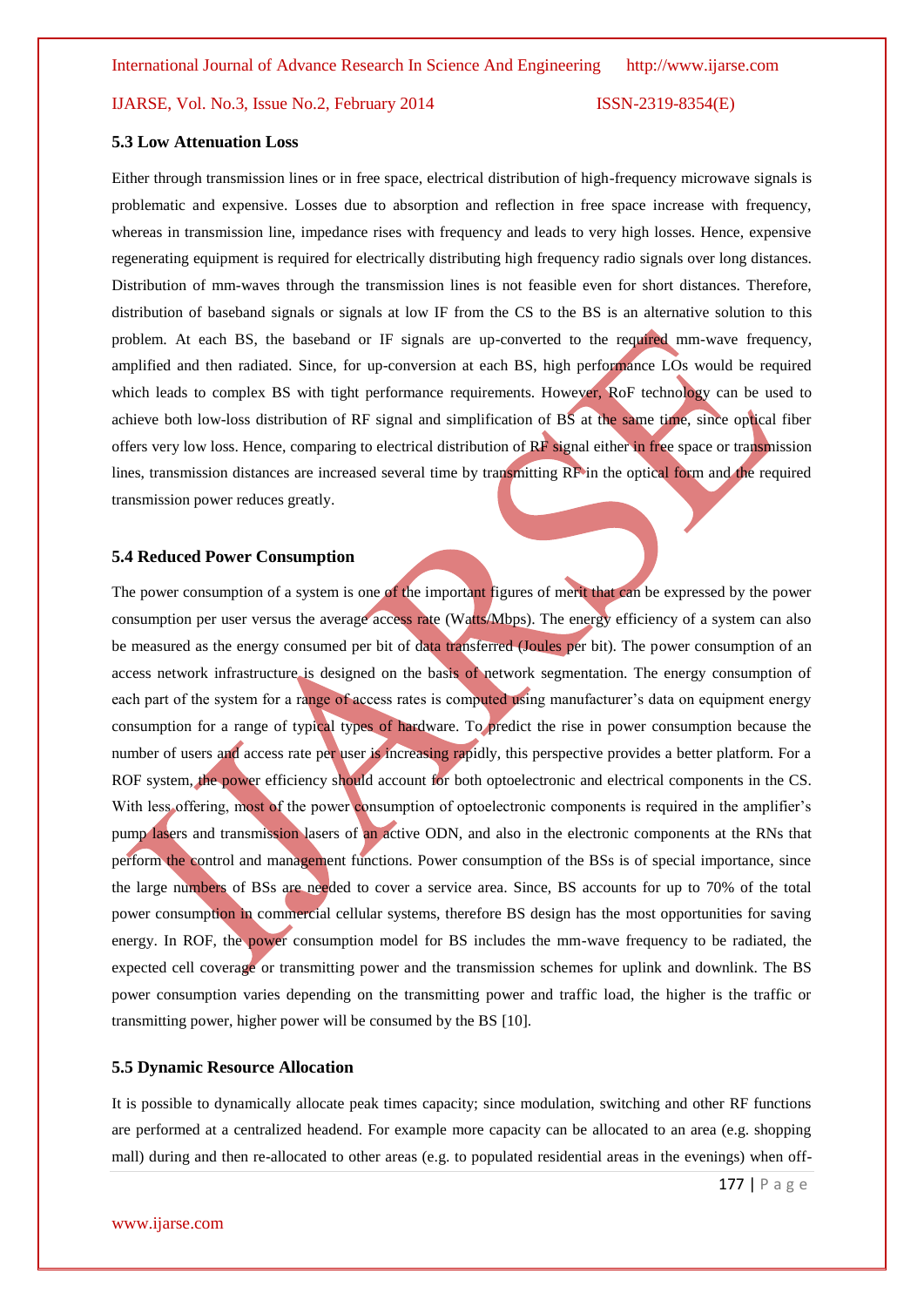peak in a ROF distribution system for GSM traffic. This can be attained by allocating optical wavelengths through WDM technique whenever needed. Dynamic capacity allocation obviates the requirement for allocating permanent capacity, which would be a waste of resources where traffic loads vary frequently. Moreover, the centralized headend enables other signal processing functions such as macro diversity transmission and mobility functions.

# **VII DISADVANTAGES**

As RoF involves analogue modulation as well as detection of light, it is fundamentally an analogue transmission system. Thus, signal impairments such as distortion and noise limit the Dynamic Range (DR) and Noise Figure (NF) of the RoF links. DR is a very significant parameter for wireless communication systems such as WLAN and GSM because the received power at the BS from the MUs varies widely (e.g. 80 dB). That is, the RF power received from a MU which is close to the BS can be much higher than the RF power received from a MU which is several kilometers away from the BS, but within the same cell.

The noise sources in analogue optical fiber links include the laser phase noise, the amplifier's thermal noise, laser's Relative Intensity Noise (RIN), the fiber's dispersion, and the photodiode's shot noise. In SMF based RoF systems, chromatic dispersion may limit the fiber link lengths and also cause phase de-correlation which leads to increased RF carrier phase noise. In Multi-Mode Fiber (MMF) based RoF systems, modal dispersion strictly limits the available link bandwidth and distance. However the RoF transmission system itself is analogue so the radio system being distributed need not to be analogue, but it may be digital (e.g. UMTS, WLAN) that use comprehensive multi-level signal modulation formats such as Orthogonal Frequency Division Multiplexing (OFDM) or xQAM [1].

# **VIII CONCLUSION**

In this paper the review of the ROF technology has been explained in which some techniques for implementation of RoF technology are also explained. The main advantages of the ROF technology are low attenuation loss, large bandwidth and easy installation and maintenance. The main drawback of the ROF technology is signal impairments such as noise and distortion which should be eliminated in the future. We conclude in this paper that RoF is a flexible and cost effective technique that enables multiple functionalities required for the support of wireless access systems. Assistance of RoF technique is reducing the attenuation, dispersion, scattering, can improve bit error rate and bandwidth. Additionally, RoF techniques are smoothly merged with broadband access optical networks allowing a flexible convergence of high capacity optical fiber and wireless access flexibility, which increases the total power and minimize the losses. This area offers enormous opportunities for basic and applied research and development in the near future focusing on increasing the bit rate and reducing the effect of impairments. The field is therefore in need for a thorough assessment of its current state.